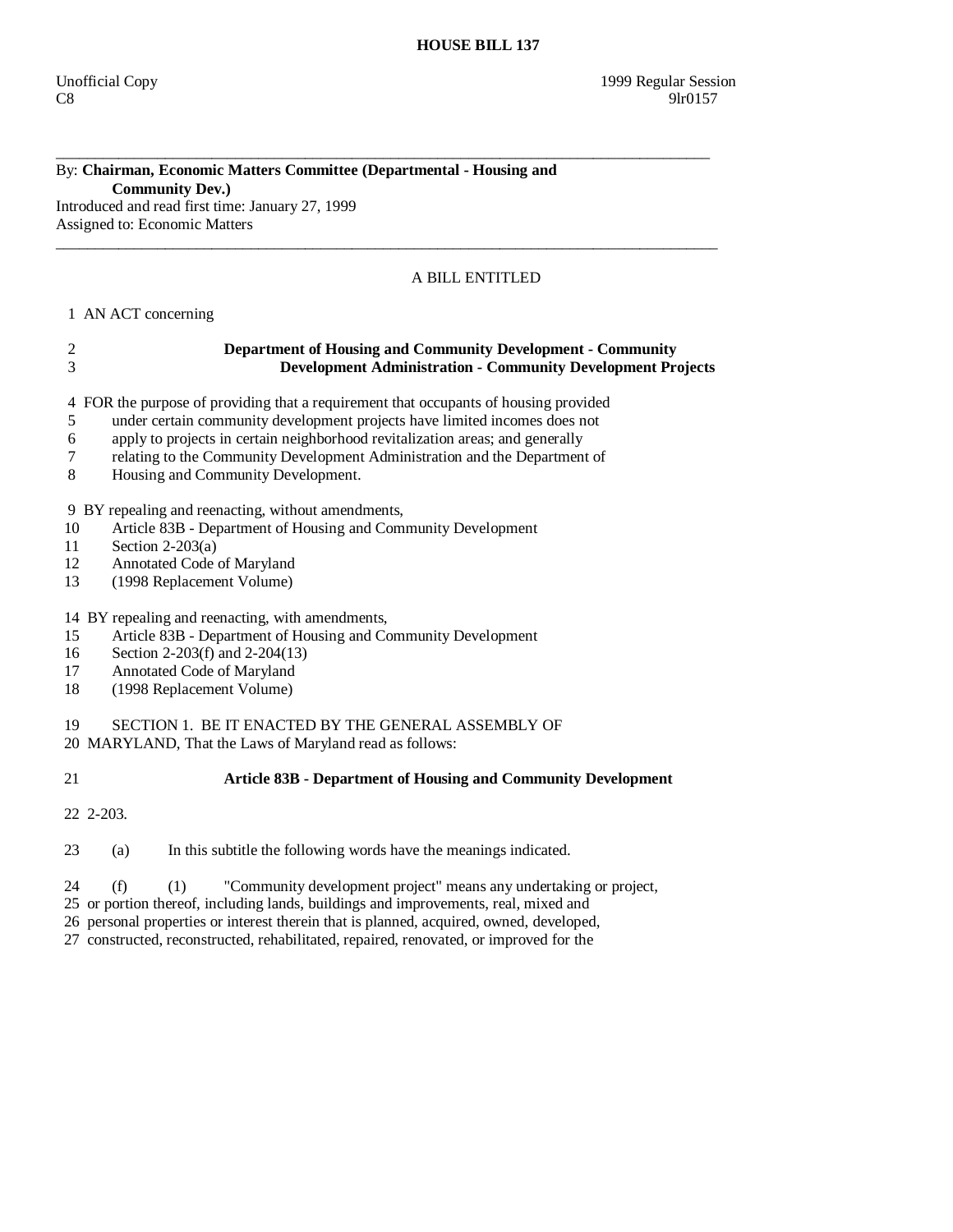## **2 HOUSE BILL 137**

|    | 1 purposes of promoting sound community development. [A] EXCEPT AS PROVIDED IN<br>2 PARAGRAPH (2) OF THIS SUBSECTION, A community development project:                                                                                                                                                                                                                                                                                                                                                                                                                                                                                                                                                                                                                          |        |           |                                                                                                                                                                                                                                         |  |  |
|----|---------------------------------------------------------------------------------------------------------------------------------------------------------------------------------------------------------------------------------------------------------------------------------------------------------------------------------------------------------------------------------------------------------------------------------------------------------------------------------------------------------------------------------------------------------------------------------------------------------------------------------------------------------------------------------------------------------------------------------------------------------------------------------|--------|-----------|-----------------------------------------------------------------------------------------------------------------------------------------------------------------------------------------------------------------------------------------|--|--|
| 3  | [(1)]<br>4 be occupied:                                                                                                                                                                                                                                                                                                                                                                                                                                                                                                                                                                                                                                                                                                                                                         | (I)    |           | Shall provide for existing or new housing which is or which will                                                                                                                                                                        |  |  |
| 5  |                                                                                                                                                                                                                                                                                                                                                                                                                                                                                                                                                                                                                                                                                                                                                                                 | [(i)]  | 1.        | In substantial part by families of limited incomes; or                                                                                                                                                                                  |  |  |
| 6  |                                                                                                                                                                                                                                                                                                                                                                                                                                                                                                                                                                                                                                                                                                                                                                                 | [(ii)] | 2.        | In the event such a project is financed with taxable bonds,<br>7 at least 20 percent shall be for families of limited incomes; and                                                                                                      |  |  |
| 8  | $\lceil (2) \rceil$<br>Shall provide such improvements as streets, roads, sewer and<br>(II)<br>9 water lines, and such other public or private facilities intended for commercial,<br>10 educational, cultural, recreational, community or other civic purpose, as may be<br>11 needed to support such new or existing housing. However, if such other public or<br>12 private facilities are not needed to support such new or existing housing, they may be<br>13 included in a community development project if they comprise less than a substantial<br>14 part of such community development project, unless it is determined by the Secretary<br>15 that sound community development is promoted by including a greater proportion of<br>16 public or private facilities. |        |           |                                                                                                                                                                                                                                         |  |  |
| 17 | (2)                                                                                                                                                                                                                                                                                                                                                                                                                                                                                                                                                                                                                                                                                                                                                                             |        |           | THE INCOME LIMIT REQUIREMENTS OF PARAGRAPH (1)(I) OF THIS<br>18 SUBSECTION DO NOT APPLY TO A COMMUNITY DEVELOPMENT PROJECT THAT IS<br>19 LOCATED IN A NEIGHBORHOOD DESIGNATED UNDER § 4-203 OF THIS ARTICLE.                            |  |  |
|    | 20 2-204.                                                                                                                                                                                                                                                                                                                                                                                                                                                                                                                                                                                                                                                                                                                                                                       |        |           |                                                                                                                                                                                                                                         |  |  |
| 21 | The Administration shall have the following functions and responsibilities:                                                                                                                                                                                                                                                                                                                                                                                                                                                                                                                                                                                                                                                                                                     |        |           |                                                                                                                                                                                                                                         |  |  |
| 22 | (13)                                                                                                                                                                                                                                                                                                                                                                                                                                                                                                                                                                                                                                                                                                                                                                            | (i)    |           | In accordance with the provisions of $\S$ 2-205 of this subtitle:                                                                                                                                                                       |  |  |
| 23 |                                                                                                                                                                                                                                                                                                                                                                                                                                                                                                                                                                                                                                                                                                                                                                                 |        | 1.        | Make, purchase, and participate in making:                                                                                                                                                                                              |  |  |
| 24 | А.<br>Mortgage loans or otherwise provide financial assistance<br>25 for any community development project or public purpose project, secured by a<br>26 mortgage lien, including temporary loans or advances and permanent direct mortgage<br>27 loans to families of limited incomes, IF OTHERWISE REQUIRED BY LAW, for the<br>28 purchase of dwelling units in a community development project or public purpose<br>29 project; and                                                                                                                                                                                                                                                                                                                                          |        |           |                                                                                                                                                                                                                                         |  |  |
| 30 | 33 home; and                                                                                                                                                                                                                                                                                                                                                                                                                                                                                                                                                                                                                                                                                                                                                                    |        | <b>B.</b> | Reverse equity mortgage loans for elderly families of<br>31 limited income that are secured by a mortgage lien for housing related expenses,<br>32 including personal expenses which enable the owner to continue to occupy the owner's |  |  |
| 34 |                                                                                                                                                                                                                                                                                                                                                                                                                                                                                                                                                                                                                                                                                                                                                                                 |        | 2.        | Undertake commitments therefor.                                                                                                                                                                                                         |  |  |
| 35 |                                                                                                                                                                                                                                                                                                                                                                                                                                                                                                                                                                                                                                                                                                                                                                                 | (ii)   |           | In this section:                                                                                                                                                                                                                        |  |  |